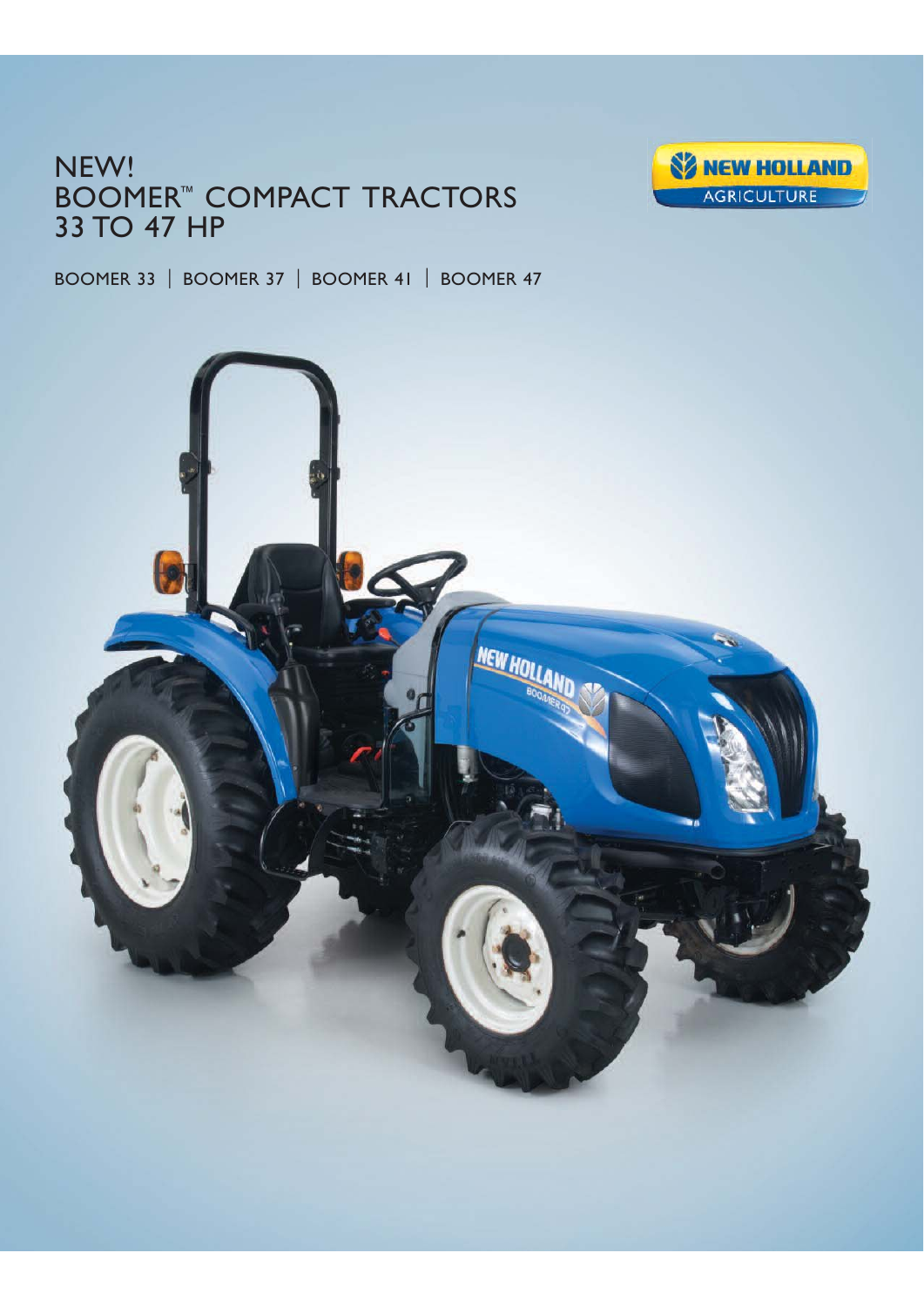# EFFICIENCY HAS NEVER BEEN SO EASY

Need a responsive, hard-working, comfortable compact tractor that makes your job easier? Look no further than the NEW Boomer™ compact tractors from New Holland. They are the ultimate power tool for homeowners, rural lifestylers, landscapers, farmers, golf courses and municipalities.

## THE POWER YOU NEED

Quiet, fuel-efficient engines give you the power you need for loading, mowing, digging, blowing snow, tilling, and much, much more. You get fast implement response and steering thanks to the high-capacity, dual-pump hydraulic system.

# THE BEST VISIBILITY

The sloped hood of Boomer tractors not only looks great, it makes your job easier with phenomenal forward visibility. Your view is enhanced with a lighting package that's the best in the business, illuminating your work area to both front and side to make you more productive and safe when operating in the early or late hours of the day..

# OPERATING EASE

The word "easy" defines Boomer tractors. Controls come easily to hand, the seat and steering wheel adjust to match every operator, and the large, uncluttered operating platform gives you plenty of legroom to stretch out. Controls are color-coded and clearly marked so you are confident of your every move.

# READY FOR ANY JOB

Whether you need to load mulch, mow the lawn, clear a pasture, dig a trench, till the garden, move snow, clean stalls or install a fence, Boomer tractors are for you. These tractors make it easy to change implements so you can move quickly from job to job.

- Category I three-point hitch
- Two optional rear hydraulic remotes
- Independent, electro-hydraulic 540-rpm rear PTO
- Available mid PTO to power mid- and front-mount implements
- Dozens of matching accessories, implements and attachments to match your needs





#### **FRONT LOADER MODEL TRACTOR MODEL**

| Lift capacity $\omega$ max. height $\omega$ 19.7 in. (500 mm) | $\mathsf{lbs.}\ (\mathsf{kg})$ |
|---------------------------------------------------------------|--------------------------------|
| Lift capacity $@$ max. height $@$ pins                        | $\mathsf{lbs.}\ (\mathsf{kg})$ |
| Breakout force @ 19.7 in. (500 mm)                            | $\mathsf{lbs.}\ (\mathsf{kg})$ |
| Breakout force @ pins                                         | $\mathsf{lbs.}\ (\mathsf{kq})$ |
| Maximum lift height @ bucket pivot pin                        | in. $(mm)$                     |
| Max. dump angle                                               | degrees                        |
| Bucket rollback angle                                         | degrees                        |
| Cycle times                                                   |                                |
| Raising time                                                  | seconds                        |
| Lowering time                                                 | seconds                        |
| <b>Bucket Dump time</b>                                       | seconds                        |
| Rollback                                                      | seconds                        |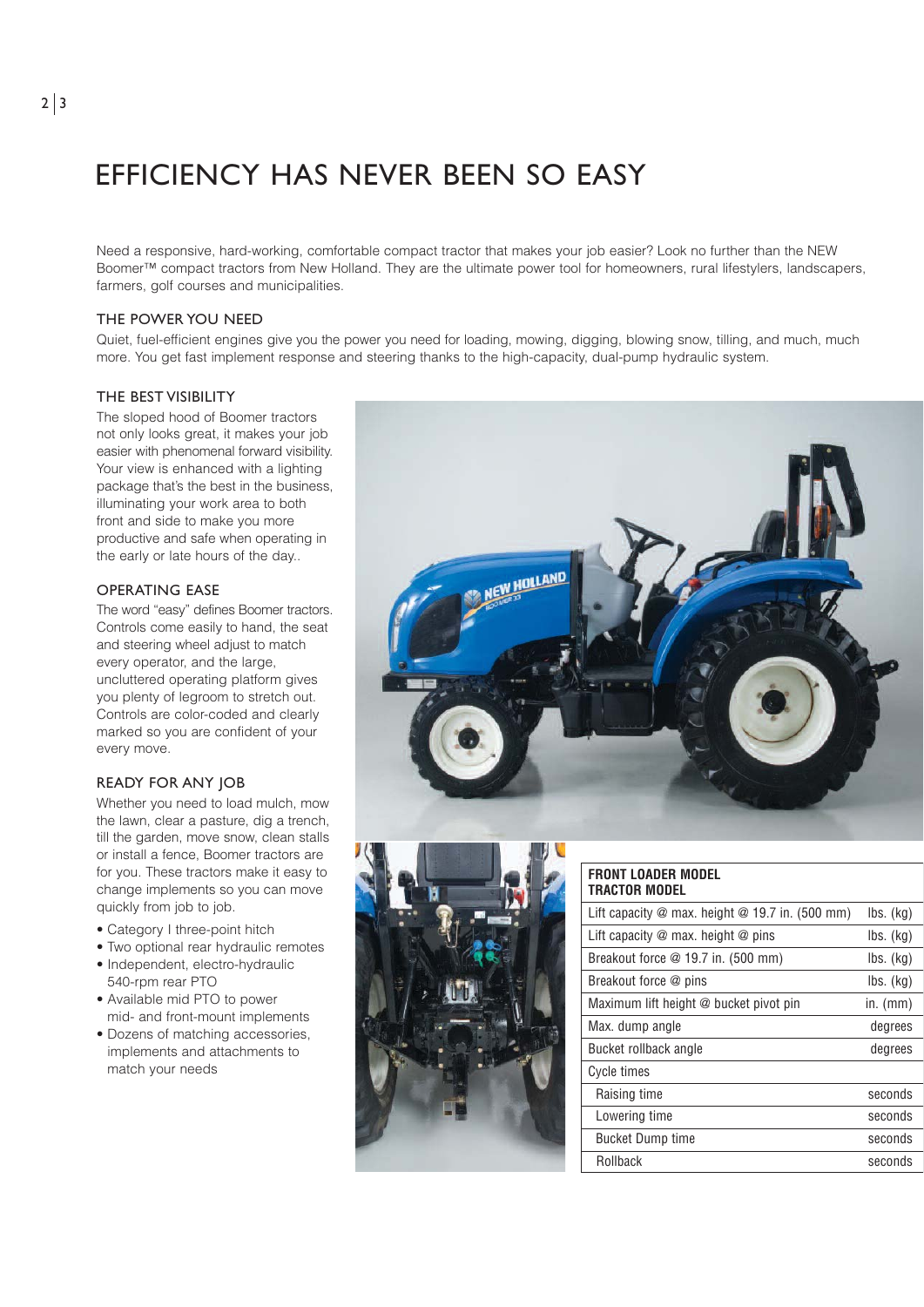

| <b>250TLA</b><br><b>BOOMER 33, BOOMER 37</b> | <b>260TLA</b><br><b>BOOMER 41, BOOMER 47</b> |  |
|----------------------------------------------|----------------------------------------------|--|
| 1354 (614)                                   | 1849 (839)                                   |  |
| 1822 (826)                                   | 2371 (1075)                                  |  |
| 2444 (1109)                                  | 3191 (1447)                                  |  |
| 3257 (1477)                                  | 4081 (1851)                                  |  |
| 104 (2642)                                   | 109 (2769)                                   |  |
| $48^\circ$                                   | $56^{\circ}$                                 |  |
| $30^\circ$                                   | $28^\circ$                                   |  |
|                                              |                                              |  |
| 3.8                                          | 3.8                                          |  |
| 2.0                                          | 2.0                                          |  |
| 3.5                                          | 3.5                                          |  |
| 2.2                                          | 2.2                                          |  |

## SMOOTH SPEED CHANGES

Choose your Boomer model, then choose your transmission—a smooth, synchronized gear transmission or a hydrostatic transmission. A 12x12 synchronized shuttle shift (SSS) transmission on smaller models or a 16x16 SSS transmission on larger models makes it easy to find a comfortable speed for any task. The convenient shuttle lever located to the left of the steering wheel makes it easy to move between the synchronized forward and reverse gears. Simply clutch, then move the shuttle lever to change direction. The 3-range hydrostatic transmission makes direction changes even easier with two pedals —one for forward and one for reverse. There's no clutching or hand shifting required. Plus, you also get the convenience of cruise control to maintain speed with the push of a button.

# PROVEN MANEUVERABILITY AND TRACTION

Your Boomer tractor is designed to get you in and out of tight spots and maneuver easily around obstacles. Four-wheel drive gives you the traction you need to get through rough patches. When the going gets tough, simply step on the differential lock foot pedal and both rear wheels lock together for added traction to get through snow, mud or rough, slippery ground.

### SIMPLE SERVICE

Boomer tractors are a snap to maintain. Checkpoints are easy to reach and the flip-up hood gives you complete access to the engine.



Boomer tractors give you big-tractor reliability wrapped in a compact, maneuverable package. They're loaded with features that keep you comfortable while saving you time and money. Dollar for dollar, you'll find that Boomer tractors are the ultimate value.